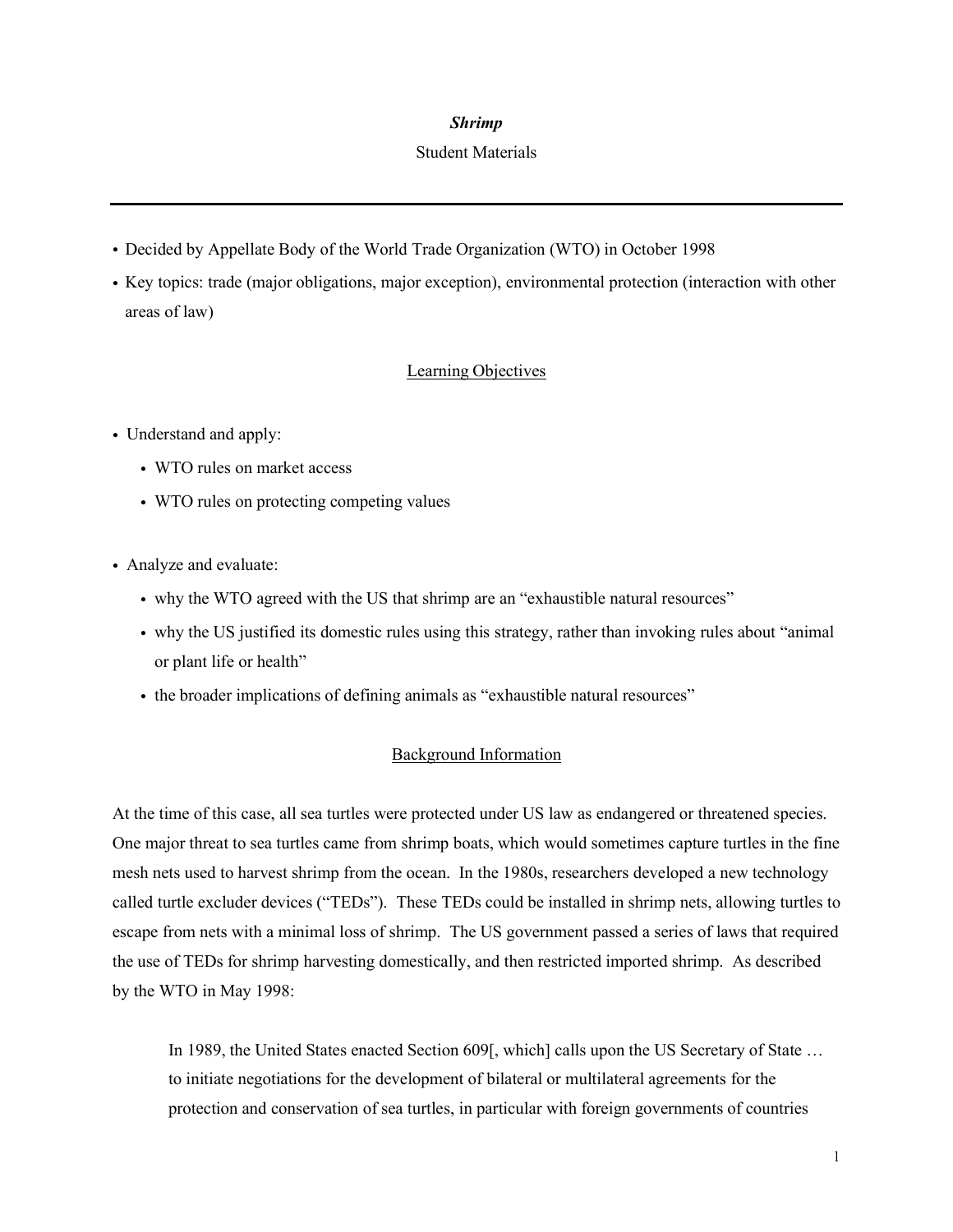which are engaged in commercial fishing operations likely to affect adversely sea turtles. Section 609 further provides that shrimp harvested with technology that may adversely affect certain sea turtles may not be imported into the United States, unless … the harvesting nation has a regulatory programme … comparable to that of the United States, or that the particular fishing environment of the harvesting nation does not pose a threat to sea turtles.<sup>1</sup>

In 1996, a group of countries that exported shrimp—including India, Malaysia, Pakistan, and Thailand filed a dispute at the WTO, alleging that the US had violated numerous provisions of the General Agreement on Tariffs and Trade (GATT). The US argued that its laws fell under the WTO's general exceptions, contained in Article XX of the GATT, and hence complied with WTO rules. This case became an important test of how the newly formed WTO would balance free trade against other competing values, like environmental protection. It also became an important statement of international environmental law for living resources.

# Relevant Legal Texts

General Agreement on Tariffs and Trade (1947)

## Article XX

Subject to the requirement that such measures are not applied in a manner which would constitute a means of arbitrary or unjustifiable discrimination between countries where the same conditions prevail, or a disguised restriction on international trade, nothing in this Agreement shall be construed to prevent the adoption or enforcement by any contracting party of measures …:

(b) necessary to protect human, animal or plant life or health; …

(g) relating to the conservation of exhaustible natural resources if such measures are made effective in conjunction with restrictions on domestic production or consumption

WTO Agreement (1994)

## Preamble

<sup>1</sup> WTO, *US—Shrimps*, Panel Report of 15 May 1998, para. 2.7.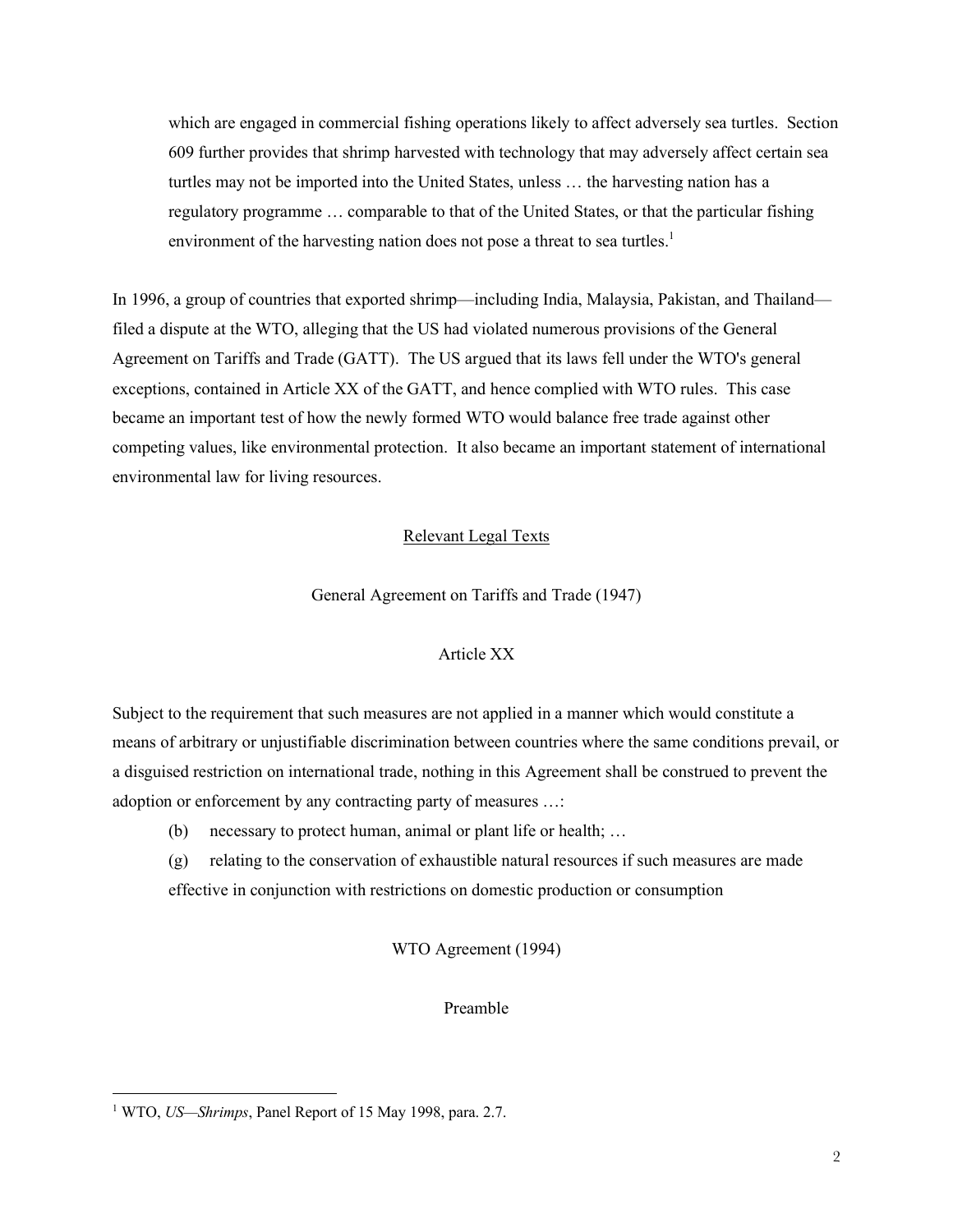The Parties to this Agreement [seek to expand] … the production of and trade in goods and services, while allowing for the optimal use of the world's resources in accordance with the objective of sustainable development, seeking both to protect and preserve the environment and to enhance the means for doing so in a manner consistent with their respective needs and concerns …

# $Report<sup>2</sup>$

## *Step I—Is the US policy justified under Article XX(g)?*

The Appellate Body (AB) began by asking whether the US policy was justified under GATT Article XX(g). This required the AB to interpret and apply three key phrases. First, the AB examined the phrase "exhaustible natural resources."

We begin with the threshold question of whether Section 609 is a measure concerned with the conservation of "exhaustible natural resources" within the meaning of Article  $XX(g)$  ... India, Pakistan and Thailand contended that a "reasonable interpretation" of the term "exhaustible" is that the term refers to "finite resources such as minerals, rather than biological or renewable resources." In their view, such finite resources were exhaustible "because there was a limited supply which could and would be depleted unit for unit as the resources were consumed." Moreover, they argued, if "all" natural resources were considered to be exhaustible, the term "exhaustible" would become superfluous. They also referred to the drafting history of Article  $XX(g)$ , and, in particular, to the mention of minerals, such as manganese, in the context of arguments made by some delegations that "export restrictions" should be permitted for the preservation of scarce natural resources ...

We are not convinced by these arguments. Textually, Article  $XX(g)$  is not limited to the conservation of "mineral" or "non-living" natural resources. The complainants' principal argument is rooted in the notion that "living" natural resources are "renewable" and therefore cannot be "exhaustible" natural resources. We do not believe that "exhaustible" natural resources and "renewable" natural resources are mutually exclusive. One lesson that modern biological sciences teach us is that living species, though in principle, capable of reproduction and, in that sense, "renewable", are in certain circumstances indeed susceptible of depletion, exhaustion and

<sup>&</sup>lt;sup>2</sup> As mentioned in chapter 6, legal rulings by the WTO's Dispute Settlement System are referred to as "reports."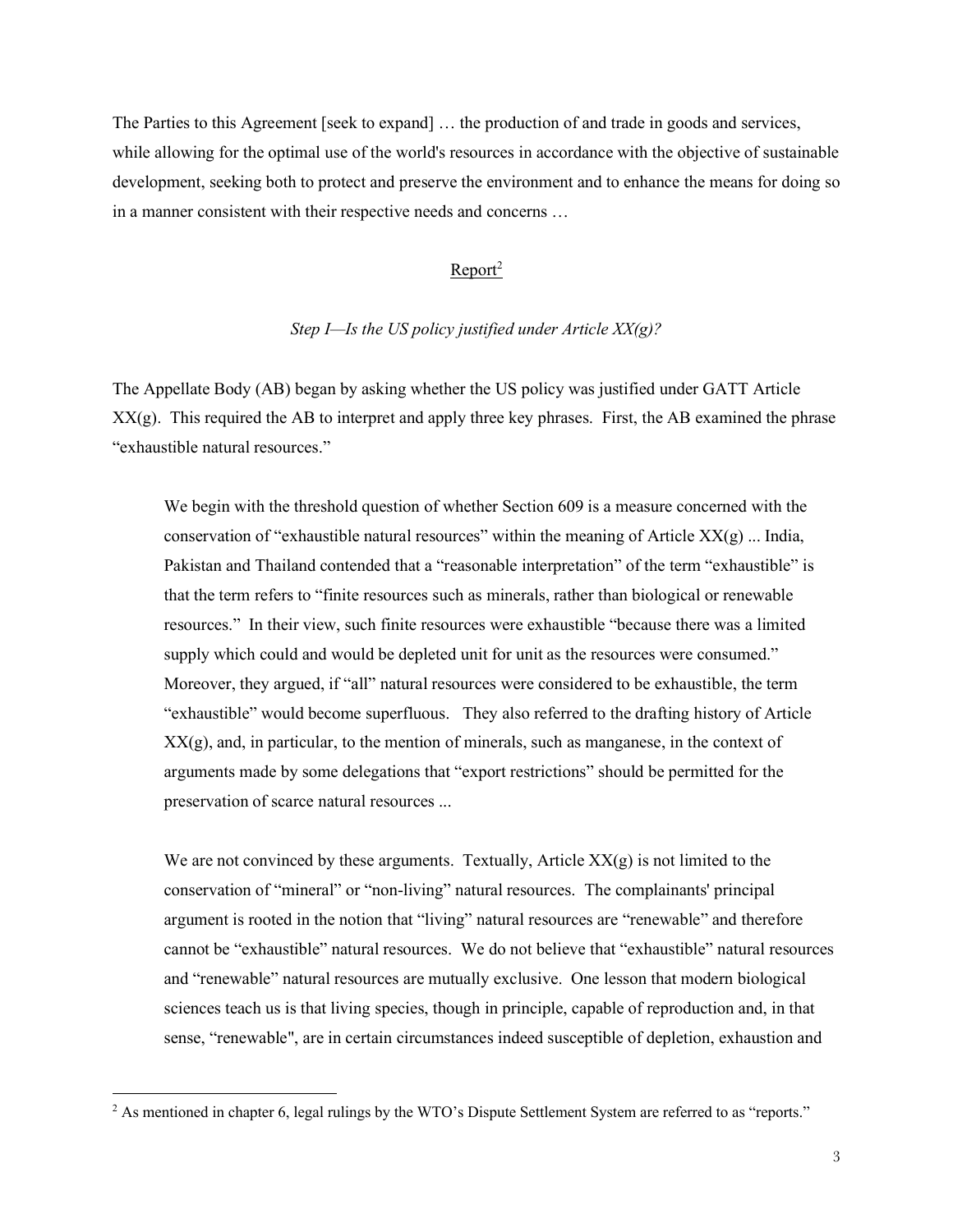extinction, frequently because of human activities. Living resources are just as "finite" as petroleum, iron ore and other non-living resources.

The words of Article  $XX(g)$ , "exhaustible natural resources", were actually crafted more than 50 years ago. They must be read by a treaty interpreter in the light of contemporary concerns of the community of nations about the protection and conservation of the environment ... The WTO Agreement shows that the signatories to that Agreement were, in 1994, fully aware of the importance and legitimacy of environmental protection as a goal of national and international policy. The preamble of the WTO Agreement ... explicitly acknowledges "the objective of sustainable development" ...

From the perspective embodied in the preamble of the WTO Agreement, we note that the generic term "natural resources" in Article  $XX(g)$  is not "static" in its content or reference but is rather "by definition, evolutionary". It is, therefore, pertinent to note that modern international conventions and declarations make frequent references to natural resources as embracing both living and non-living resources ...

Given the recent acknowledgement by the international community of the importance of concerted bilateral or multilateral action to protect living natural resources, and recalling the explicit recognition by WTO members of the objective of sustainable development in the preamble of the WTO Agreement, we believe it is too late in the day to suppose that Article  $XX(g)$  of the GATT 1994 may be read as referring only to the conservation of exhaustible mineral or other non-living natural resources ... measures to conserve exhaustible natural resources, whether living or nonliving, may fall within Article XX(g).

We turn next to the issue of whether the living natural resources sought to be conserved by the measure are "exhaustible" under Article  $XX(g)$ . That this element is present in respect of the five species of sea turtles here involved appears to be conceded by all the participants and third participants in this case. The exhaustibility of sea turtles would in fact have been very difficult to controvert since all of the seven recognized species of sea turtles are today listed [by] the Convention on International Trade in Endangered Species of Wild Fauna and Flora [as] "threatened with extinction" ... The sea turtles here involved constitute "exhaustible natural resources" for purposes of Article  $XX(g)$  of the GATT 1994.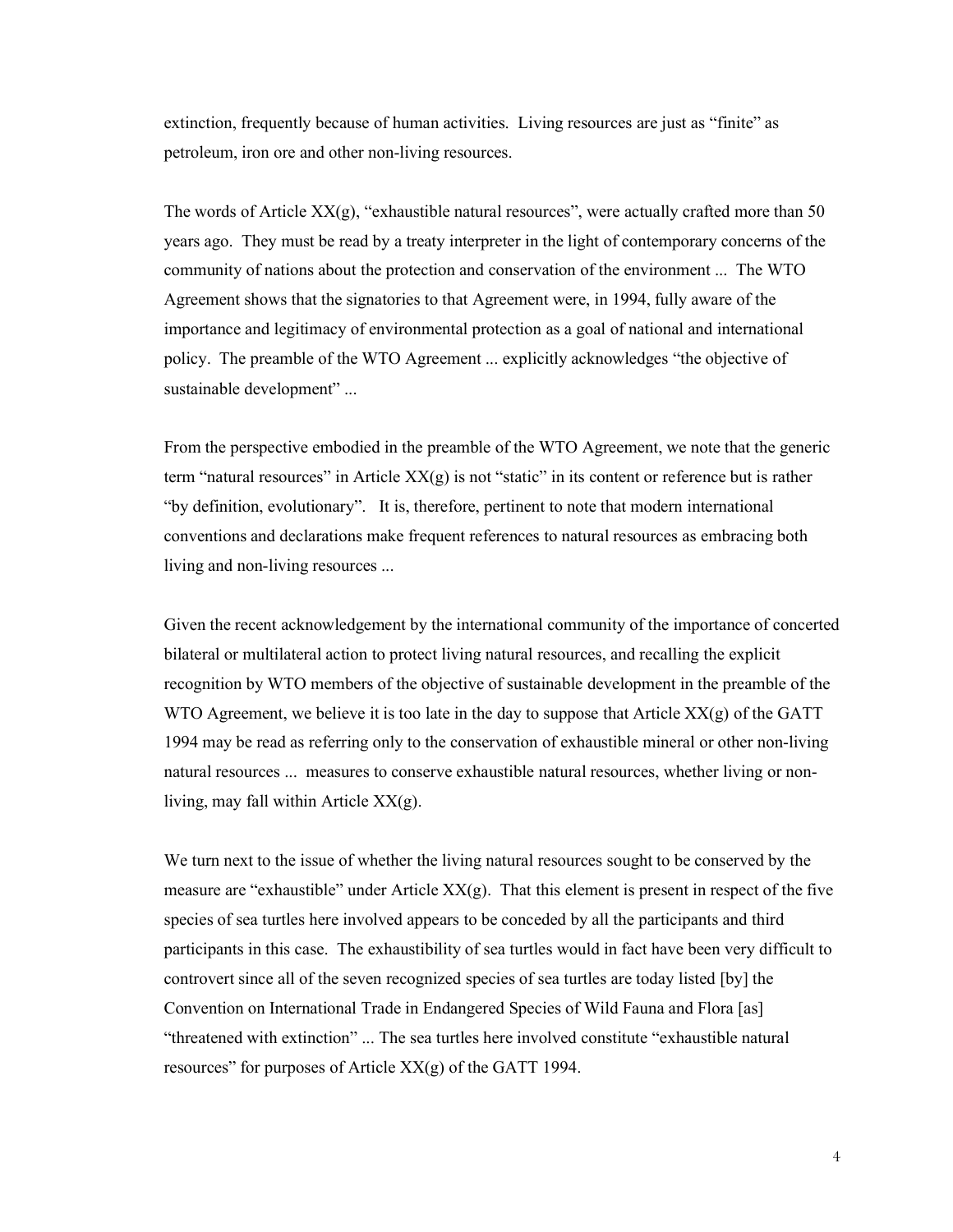Second, the AB examined the phrase "relating to."

Article  $XX(g)$  requires that the measure sought to be justified be one which "relatelles] to" the conservation of exhaustible natural resources. In making this determination, the treaty interpreter essentially looks into the relationship between the measure at stake and the legitimate policy of conserving exhaustible natural resources ...

In the present case, we must examine the relationship between the general structure and design of the measure here at stake, Section 609, and the policy goal it purports to serve, that is, the conservation of sea turtles. Section [609] imposes an import ban on shrimp that have been harvested with commercial fishing technology which may adversely affect sea turtles. This provision is designed to influence countries to adopt national regulatory programs requiring the use of TEDs by their shrimp fishermen ... There are two basic exemptions from the import ban, both of which relate clearly and directly to the policy goal of conserving sea turtles. First, Section 609 ... excludes from the import ban shrimp harvested "under conditions that do not adversely affect sea turtles". Thus, the measure, by its terms, excludes from the import ban: aquaculture shrimp; shrimp species (such as pandalid shrimp) harvested in water areas where sea turtles do not normally occur; and shrimp harvested exclusively by artisanal methods, even from non-certified countries. The harvesting of such shrimp clearly does not affect sea turtles. Second, [Section 609] exempts from the import ban shrimp caught in waters subject to the jurisdiction of certified countries.

There are two types of certification for countries under Section [609]. First, ... a country may be certified as having a fishing environment that does not pose a threat of incidental taking of sea turtles in the course of commercial shrimp trawl harvesting. There is no risk, or only a negligible risk, that sea turtles will be harmed by shrimp trawling in such an environment.

The second type of certification [requires that] a country wishing to export shrimp to the United States [must] adopt a regulatory program that is comparable to that of the United States program and [have] a rate of incidental take of sea turtles that is comparable to the average rate of United States' vessels. This is, essentially, a requirement that a country adopt a regulatory program requiring the use of TEDs by commercial shrimp trawling vessels in areas where there is a likelihood of intercepting sea turtles. This requirement is, in our view, directly connected with the policy of conservation of sea turtles. It is undisputed among the participants, and recognized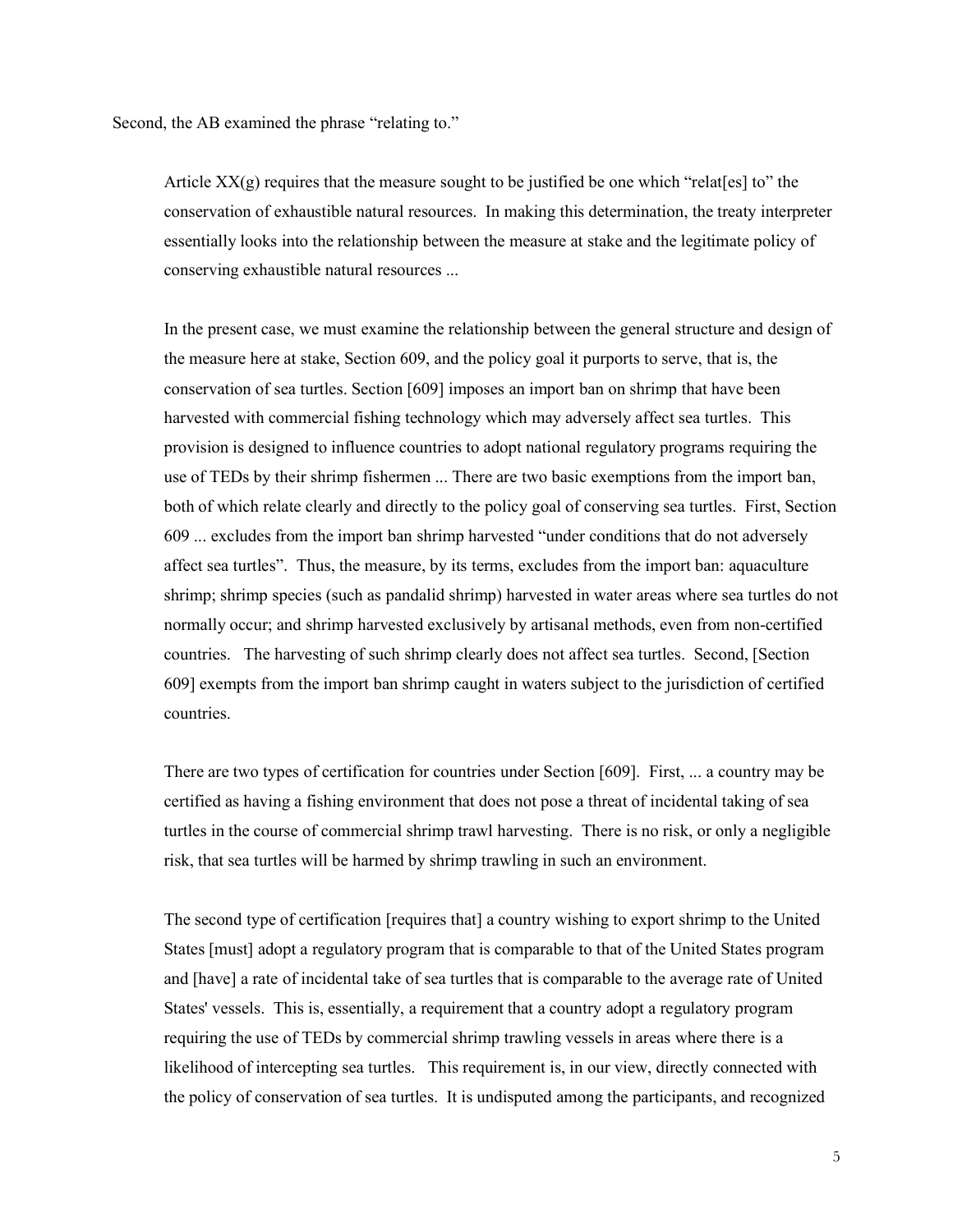by the experts consulted by the Panel, that the harvesting of shrimp by commercial shrimp trawling vessels with mechanical retrieval devices in waters where shrimp and sea turtles coincide is a significant cause of sea turtle mortality. Moreover, the Panel did "not question ... the fact generally acknowledged by the experts that TEDs, when properly installed and adapted to the local area, would be an effective tool for the preservation of sea turtles."

In its general design and structure, therefore, Section 609 is not a simple, blanket prohibition of the importation of shrimp ... [It] is not disproportionately wide in its scope and reach in relation to the policy objective of protection and conservation of sea turtle species. The means are, in principle, reasonably related to the ends. The means and ends relationship between Section 609 and the legitimate policy of conserving an exhaustible, and, in fact, endangered species, is observably a close and real one ...

In our view, therefore, Section 609 is a measure "relating to" the conservation of an exhaustible natural resource within the meaning of Article  $XX(g)$  of the GATT 1994 ...

Third, the AB examined the phrase "restrictions on domestic production or consumption."

In this case, we need to examine whether the restrictions imposed by Section 609 with respect to imported shrimp are also imposed in respect of shrimp caught by United States shrimp trawl vessels ... Section 609, enacted in 1989, addresses the mode of harvesting of imported shrimp only. However, two years earlier, in 1987, the United States issued regulations ... requiring all United States shrimp trawl vessels to use approved TEDs, or to restrict the duration of tow-times, in specified areas where there was significant incidental mortality of sea turtles in shrimp trawls. These regulations became fully effective in 1990 and were later modified. They now require United States shrimp trawlers to use approved TEDs "in areas and at times when there is a likelihood of intercepting sea turtles", with certain limited exceptions. Penalties ... include civil and criminal sanctions. The United States government currently relies on monetary sanctions and civil penalties for enforcement. The government has the ability to seize shrimp catch from trawl vessels fishing in United States waters and has done so in cases of egregious violations. We believe that, in principle, Section 609 is an even-handed measure.

Accordingly, we hold that Section 609 is a measure made effective in conjunction with the restrictions on domestic harvesting of shrimp, as required by Article  $XX(g)$ ...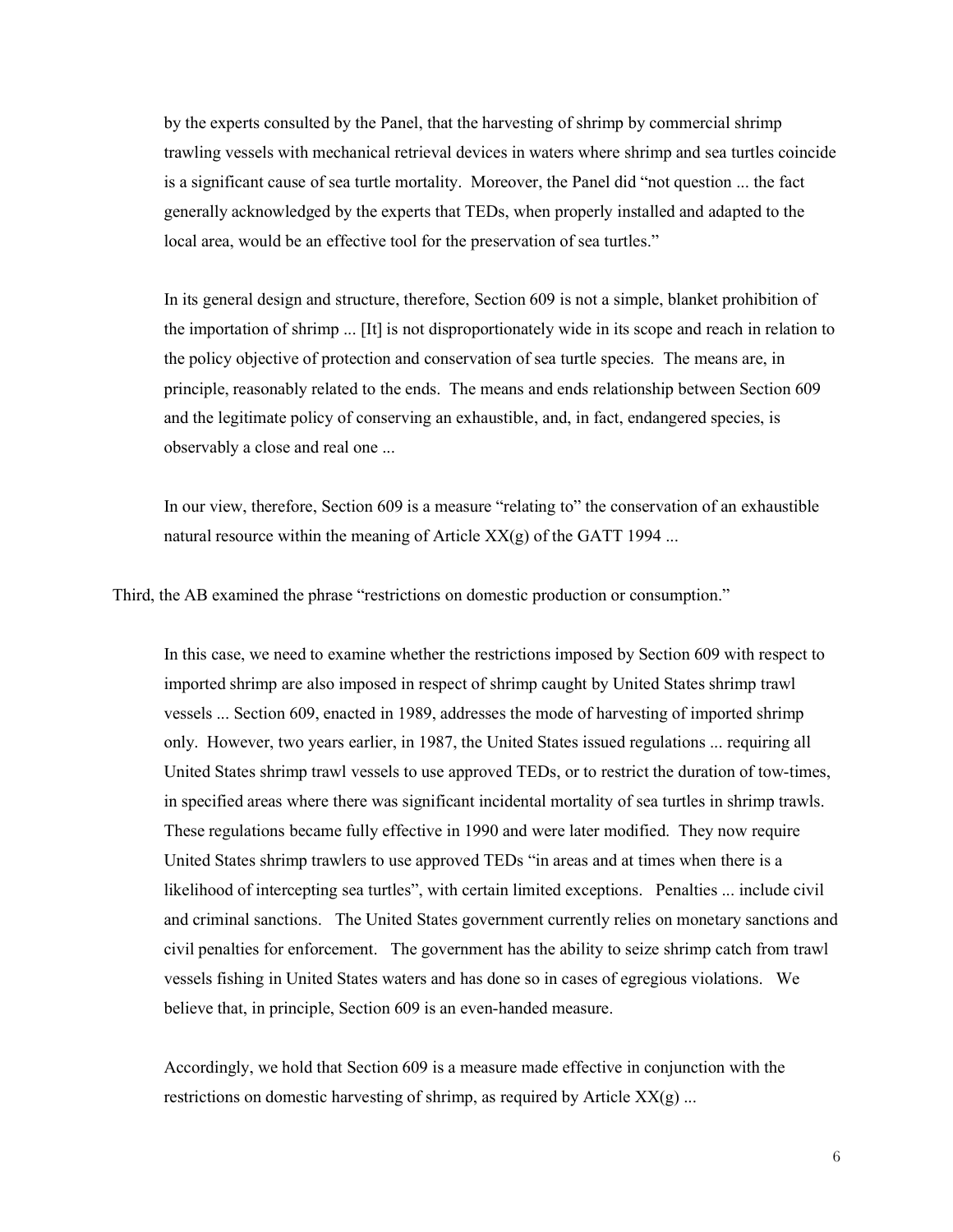By interpreting and applying these key phrases, the Appellate Body concluded that the US policy met the requirements of Article XX(g).

### *Step II—Is the US policy justified under the Article XX chapeau?*

The AB then examined whether the US policy met the requirements of the GATT Article XX *chapeau*, which is the introductory text of the treaty provision. The AB began by describing key phrases from the *chapeau*.

Although provisionally justified under Article  $XX(g)$ , Section 609, if it is ultimately to be justified as an exception under Article XX, must also satisfy the requirements of the introductory clauses the "*chapeau*"—of Article XX ... We turn, hence, to the task of appraising Section 609, and specifically the manner in which it is applied under the *chapeau* of Article XX ...

We [begin] with an examination of the ordinary meaning of the words of the *chapeau*. The precise language of the *chapeau* requires that a measure not be applied in a manner which would constitute a means of "arbitrary or unjustifiable discrimination between countries where the same conditions prevail" or a "disguised restriction on international trade". There are three standards contained in the *chapeau*: first, arbitrary discrimination between countries where the same conditions prevail; second, unjustifiable discrimination between countries where the same conditions prevail; and third, a disguised restriction on international trade. In order for a measure to be applied in a manner which would constitute "arbitrary or unjustifiable discrimination between countries where the same conditions prevail", three elements must exist. First, the application of the measure must result in *discrimination* ... Second, the discrimination must be *arbitrary* or *unjustifiable* in character ... Third, this discrimination must occur *between countries where the same conditions prevail* ...

The Appellate Body then noted that when interpreting GATT Article XX, the WTO must balance the competing interests of states. The AB has historically interpreted the Article XX *chapeau* as a way to limit the possible abuse of Article XX.

A balance must be struck between the right of a member to invoke an exception under Article XX and the duty of that same member to respect the treaty rights of the other members. To permit one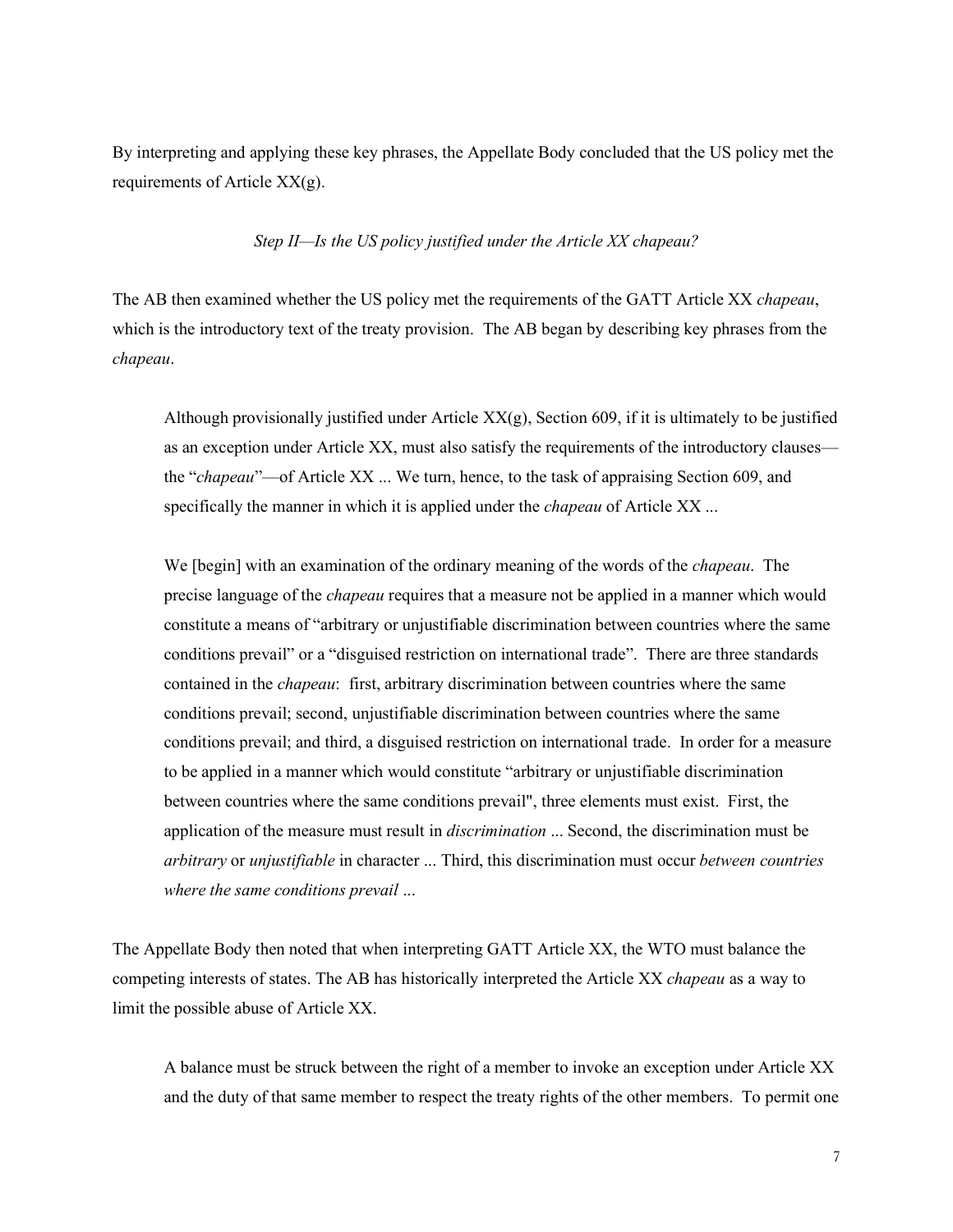member to abuse or misuse its right to invoke an exception would be effectively to allow that member to degrade its own treaty obligations as well as to devalue the treaty rights of other members. If the abuse or misuse is sufficiently grave or extensive, the member, in effect, reduces its treaty obligation to a merely facultative one and dissolves its juridical character, and, in so doing, negates altogether the treaty rights of other members. The *chapeau* was installed at the head of the list of ... Article XX to prevent such far-reaching consequences ...

The task of interpreting and applying the *chapeau* is, hence, essentially the delicate one of locating and marking out a line of equilibrium between the right of a member to invoke an exception under Article XX and the rights of the other members under varying substantive provisions ... so that neither of the competing rights will cancel out the other and thereby distort and nullify or impair the balance of rights and obligations constructed by the members themselves in that Agreement. The location of the line of equilibrium, as expressed in the *chapeau*, is not fixed and unchanging; the line moves as the kind and the shape of the measures at stake vary and as the facts making up specific cases differ.

The Appellate Body then indicated that it had concerns about how the US applied its domestic law. That is, the AB looked not only at the law passed by the US Congress, but also how that law was implemented by government agencies (including the 1996 Guidelines). The AB notes that if a law "is actually applied in an arbitrary or unjustifiable manner" then a state's trade restriction is not excused under Article XX.

With these general considerations in mind, we address now the issue of whether the *application* of the United States measure, although the measure itself falls within the terms of Article  $XX(g)$ , nevertheless constitutes "a means of arbitrary or unjustifiable discrimination between countries where the same conditions prevail" or "a disguised restriction on international trade". We address, in other words, whether the application of this measure constitutes an abuse or misuse of the provisional justification made available by Article  $XX(g)$ . We note, preliminarily, that the application of a measure may be characterized as amounting to an abuse or misuse of an exception of Article XX ... [when] a measure, otherwise fair and just on its face, is actually applied in an arbitrary or unjustifiable manner ...

The Appellate Body highlighted several reasons why it believed that the US policy was "unjustifiable discrimination between countries where the same conditions prevail."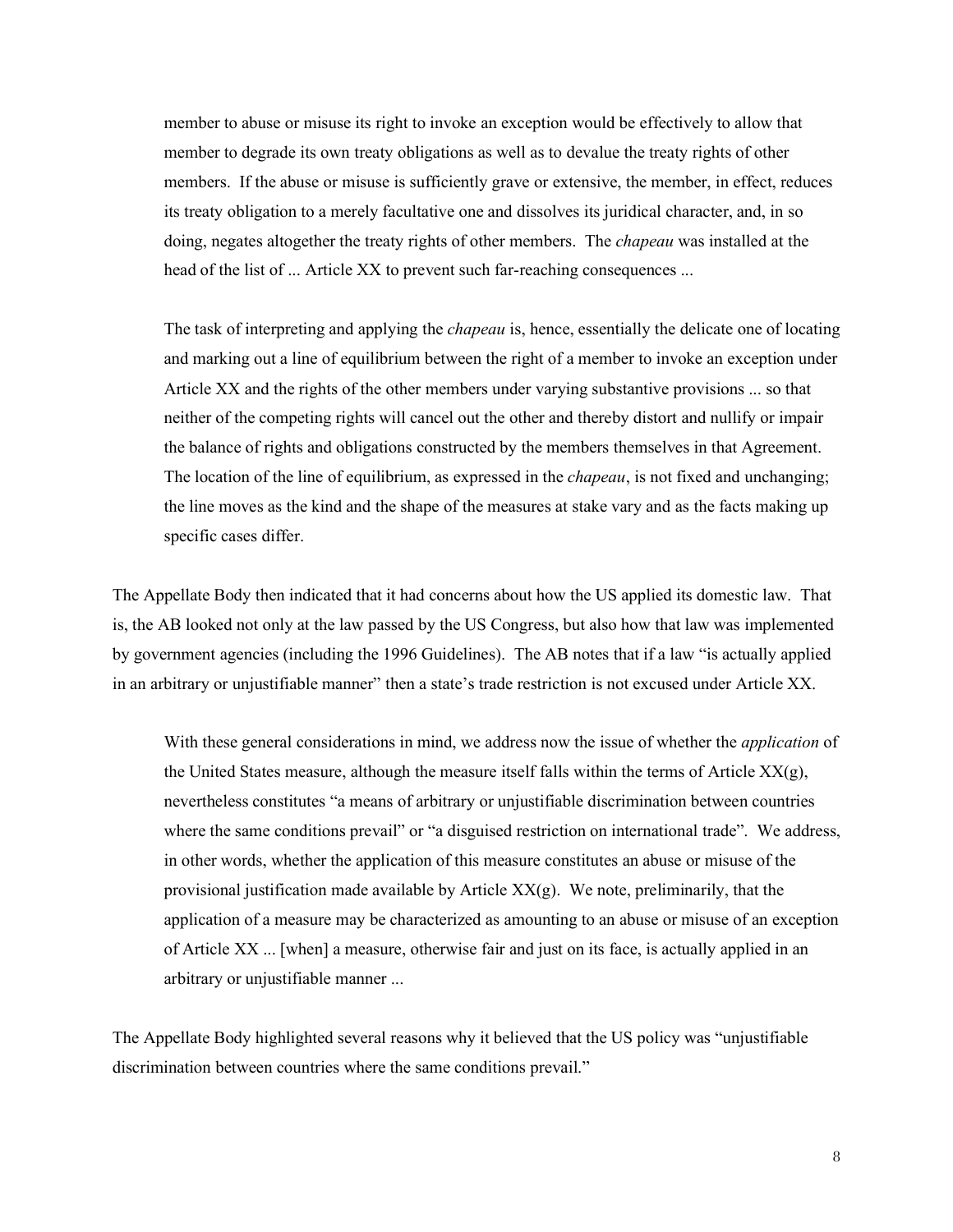We scrutinize first whether Section 609 has been applied in a manner constituting "unjustifiable discrimination between countries where the same conditions prevail". Perhaps the most conspicuous flaw in this measure's application relates to its intended and actual coercive effect on the specific policy decisions made by foreign governments, members of the WTO. Section 609, in its application, is, in effect, an economic embargo which requires *all other exporting members*, if they wish to exercise their GATT rights, to adopt *essentially the same policy* (together with an approved enforcement program) as that applied to, and enforced on, United States domestic shrimp trawlers ... Viewed alone, the statute appears to permit a degree of discretion or flexibility in how the standards for determining comparability might be applied, in practice, to other countries. However, any flexibility that may have been intended by Congress when it enacted the statutory provision has been effectively eliminated in the implementation of that policy ...

According to the 1996 Guidelines [for Section 609], certification "shall be made" ... if an exporting country's program includes a requirement that all commercial shrimp trawl vessels operating in waters in which there is a likelihood of intercepting sea turtles use, at all times, TEDs comparable in effectiveness to those used in the United States. Under these Guidelines, any exceptions to the requirement of the use of TEDs must be comparable to those of the United States program. Furthermore, the harvesting country must have in place a "credible enforcement effort". The language in the 1996 Guidelines is mandatory: certification "shall be made" if these conditions are fulfilled. However, we understand that these rules are also applied in an exclusive manner. That is, the 1996 Guidelines specify the *only* way that a harvesting country's regulatory program can be deemed "comparable" to the United States' program, and, therefore, they define the only way that a harvesting nation can be certified ... Although the 1996 Guidelines state that, in making a comparability determination, the Department of State "shall also take into account other measures the harvesting nation undertakes to protect sea turtles", in practice, the competent government officials only look to see whether there is a regulatory program requiring the use of TEDs or one that comes within one of the extremely limited exceptions available to United States shrimp trawl vessels.

The actual *application* of the measure, through the implementation of the 1996 Guidelines and the regulatory practice of administrators, *requires* other WTO members to adopt a regulatory program that is not merely *comparable*, but rather *essentially the same*, as that applied to the United States shrimp trawl vessels. Thus, the effect of the application of Section 609 is to establish a rigid and unbending standard by which United States officials determine whether or not countries will be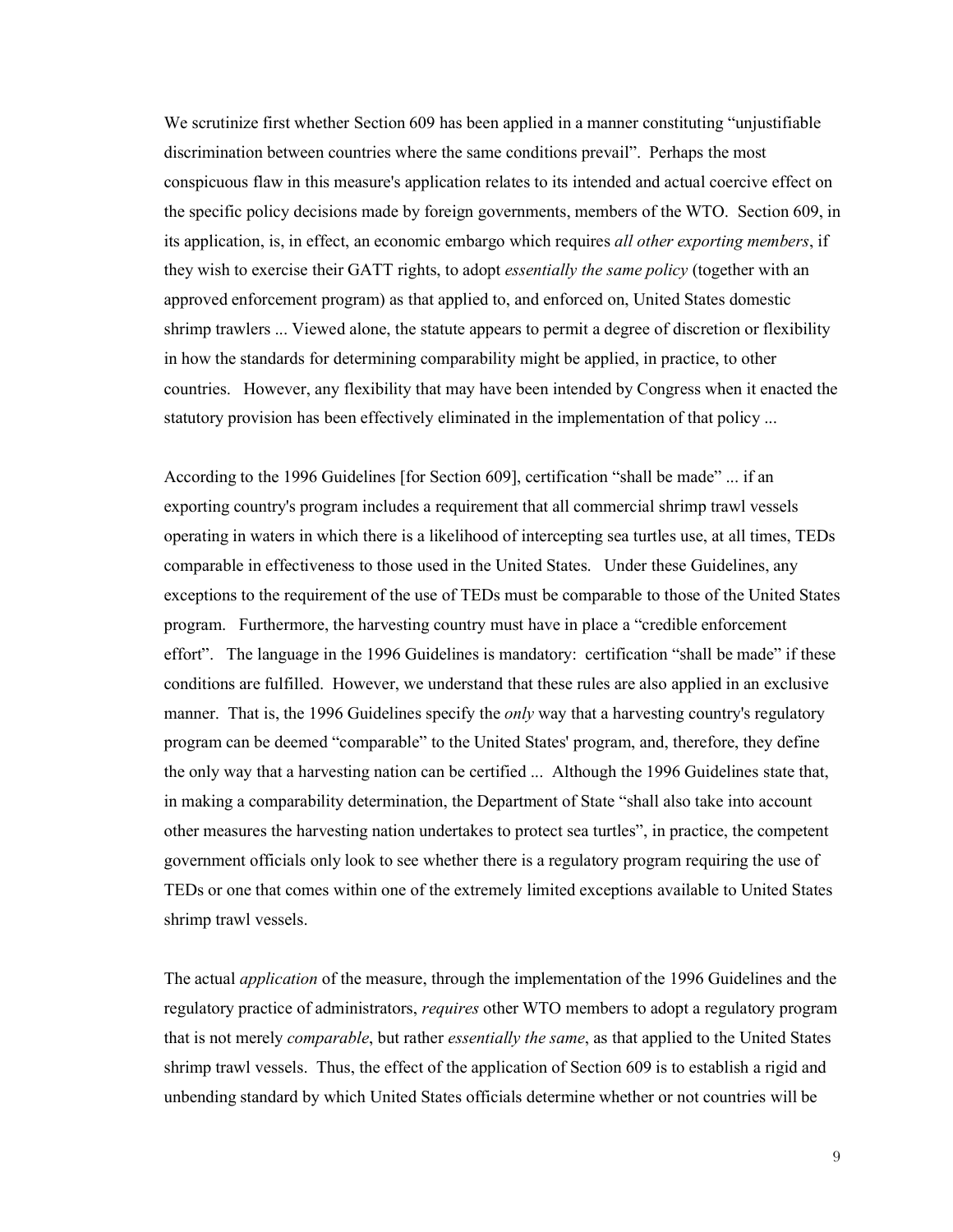certified, thus granting or refusing other countries the right to export shrimp to the United States. Other specific policies and measures that an exporting country may have adopted for the protection and conservation of sea turtles are not taken into account ...

The United States requires the use of approved TEDs at all times by domestic, commercial shrimp trawl vessels operating in waters where there is any likelihood that they may interact with sea turtles, regardless of the actual incidence of sea turtles in those waters, the species of those sea turtles, or other differences or disparities that may exist in different parts of the United States. It may be quite acceptable for a government, in adopting and implementing a domestic policy, to adopt a single standard applicable to all its citizens throughout that country. However, it is not acceptable, in international trade relations, for one WTO member to use an economic embargo to require other members to adopt essentially the same comprehensive regulatory program, to achieve a certain policy goal, as that in force within that member's territory, without taking into consideration different conditions which may occur in the territories of those other members.

Furthermore, when this dispute was before the Panel and before us, the United States did not permit imports of shrimp harvested by commercial shrimp trawl vessels using TEDs comparable in effectiveness to those required in the United States if those shrimp originated in waters of countries not certified under Section 609. In other words, shrimp caught using methods identical to those employed in the United States have been excluded from the United States market solely because they have been caught in waters of countries that have not been certified by the United States. The resulting situation is difficult to reconcile with the declared policy objective of protecting and conserving sea turtles. This suggests to us that this measure, in its application, is more concerned with effectively influencing WTO members to adopt essentially the same comprehensive regulatory regime as that applied by the United States to its domestic shrimp trawlers, even though many of those members may be differently situated. We believe that discrimination results not only when countries in which the same conditions prevail are differently treated, but also when the application of the measure at issue does not allow for any inquiry into the appropriateness of the regulatory program for the conditions prevailing in those exporting countries.

Another aspect of the application of Section 609 that bears heavily in any appraisal of justifiable or unjustifiable discrimination is the failure of the United States to engage the appellees, as well as other members exporting shrimp to the United States, in serious, across-the-board negotiations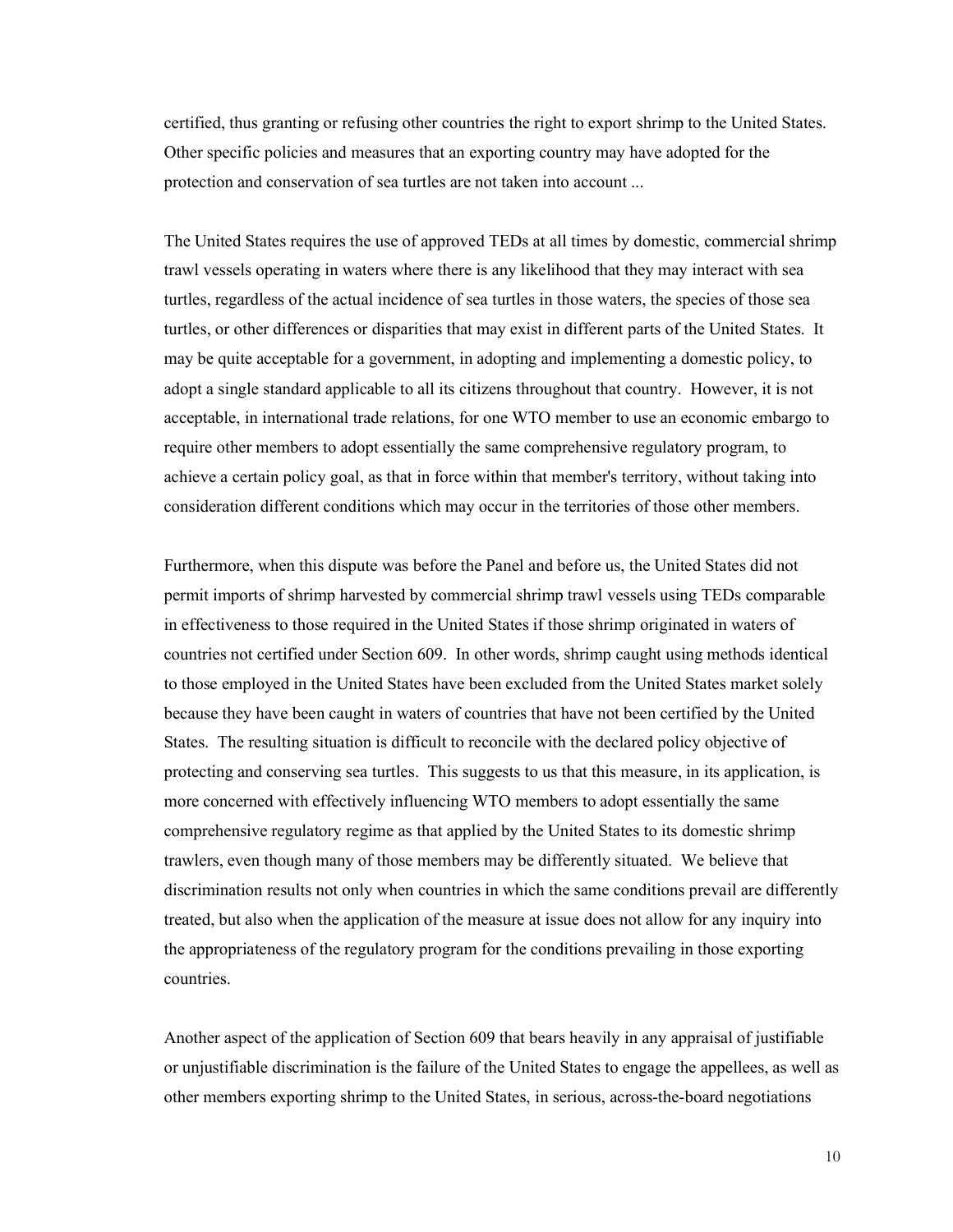with the objective of concluding bilateral or multilateral agreements for the protection and conservation of sea turtles, before enforcing the import prohibition against the shrimp exports of those other members ...

The application of Section 609 ... also resulted in other differential treatment among various countries desiring certification ... Fourteen countries in the wider Caribbean/western Atlantic region ... had a "phase-in" period of three years during which their respective shrimp trawling sectors could adjust to the requirement of the use of TEDs ... All countries that were not among the fourteen in the wider Caribbean/western Atlantic region had only four months to implement the requirement of compulsory use of TEDs ...

The length of the "phase-in" period is not inconsequential for exporting countries desiring certification. That period relates directly to the onerousness of the burdens of complying with the requisites of certification and the practical feasibility of locating and developing alternative export markets for shrimp. The shorter that period, the heavier the burdens of compliance, particularly where an applicant has a large number of trawler vessels, and the greater the difficulties of reorienting the harvesting country's shrimp exports. The shorter that period, in net effect, the heavier the influence of the import ban ...

Differing treatment of different countries desiring certification is also observable in the differences in the levels of effort made by the United States in transferring the required TED technology to specific countries. Far greater efforts to transfer that technology successfully were made to certain exporting countries---basically the fourteen wider Caribbean/western Atlantic countries cited earlier---than to other exporting countries ... The level of these efforts is probably related to the length of the "phase-in" periods granted---the longer the "phase-in" period, the higher the possible level of efforts at technology transfer. Because compliance with the requirements of certification realistically assumes successful TED technology transfer, low or merely nominal efforts at achieving that transfer will, in all probability, result in fewer countries being able to satisfy the certification requirements under Section 609, within the very limited "phase-in" periods allowed them.

When the foregoing differences in the means of application of Section 609 to various shrimp exporting countries are considered in their cumulative effect, we find, and so hold, that those differences in treatment constitute "unjustifiable discrimination" between exporting countries ...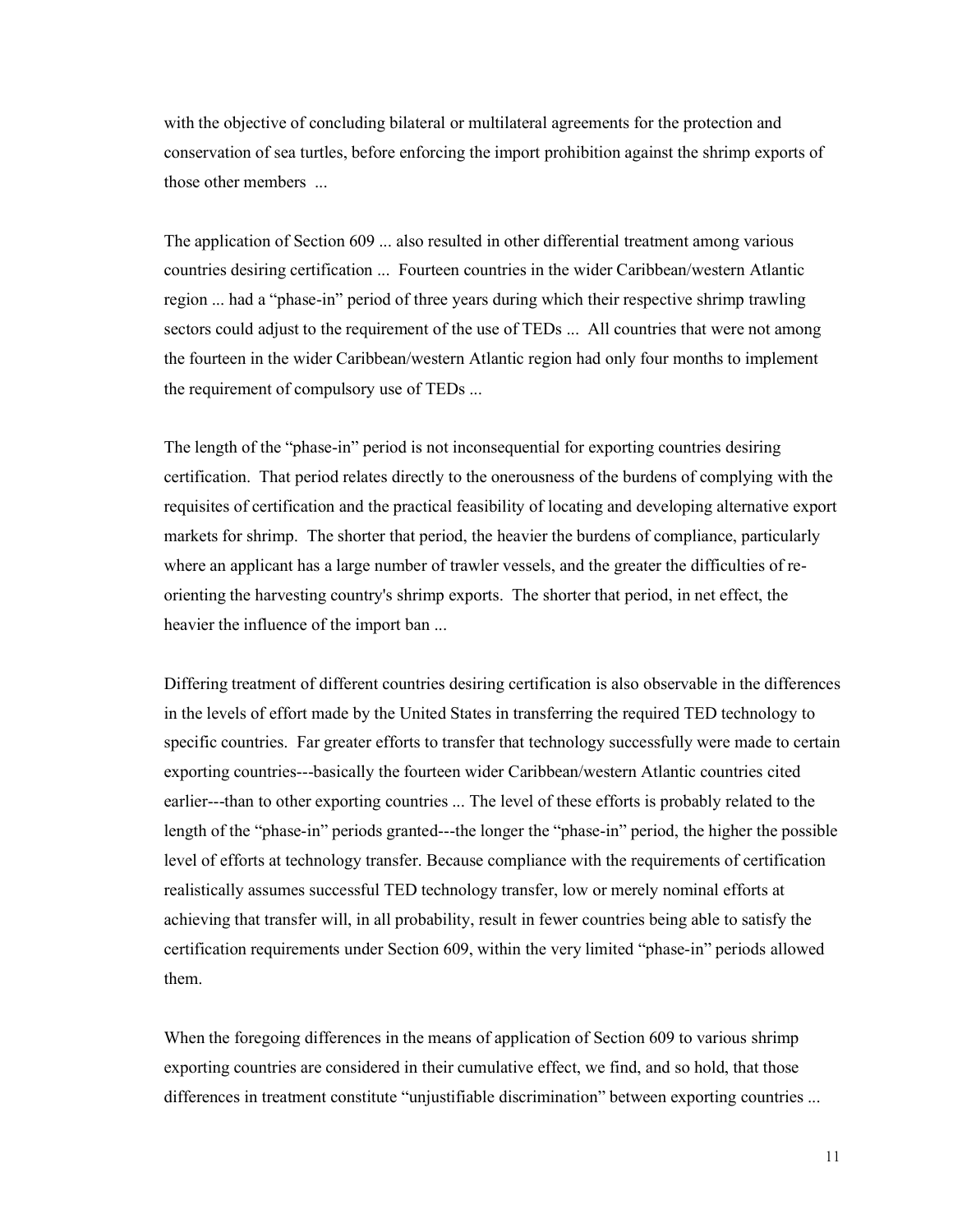The Appellate Body then highlighted several reasons why it believed that the US policy was "arbitrary discrimination between countries where the same conditions prevail."

We next consider whether Section 609 has been applied in a manner constituting "arbitrary" discrimination between countries where the same conditions prevail". We have already observed that Section 609, in its application, imposes a single, rigid and unbending requirement that countries applying for certification ... adopt a comprehensive regulatory program that is essentially the same as the United States' program, without inquiring into the appropriateness of that program for the conditions prevailing in the exporting countries. Furthermore, there is little or no flexibility in how officials make the determination for certification pursuant to these provisions. In our view, this rigidity and inflexibility also constitute "arbitrary discrimination" within the meaning of the *chapeau* ...

[There is no] transparent, predictable certification process that is followed by the competent United States government officials ... There is no formal opportunity for an applicant country to be heard, or to respond to any arguments that may be made against it, in the course of the certification process before a decision to grant or to deny certification is made. Moreover, no formal written, reasoned decision, whether of acceptance or rejection, is rendered on [certification] applications ...

The certification processes followed by the United States thus appear to be singularly informal and casual, and to be conducted in a manner such that these processes could result in the negation of rights of members. There appears to be no way that exporting members can be certain whether the terms of Section 609 ... are being applied in a fair and just manner by the appropriate governmental agencies of the United States. It appears to us that, effectively, exporting members applying for certification whose applications are rejected are denied basic fairness and due process, and are discriminated against, *vis-à-vis* those members which are granted certification ...

Because of these concerns, the Appellate Body concluded that the US policy is not justified under the Article XX *chapeau.*

We find, accordingly, that the United States measure is applied in a manner which amounts to a means not just of "unjustifiable discrimination", but also of "arbitrary discrimination" between